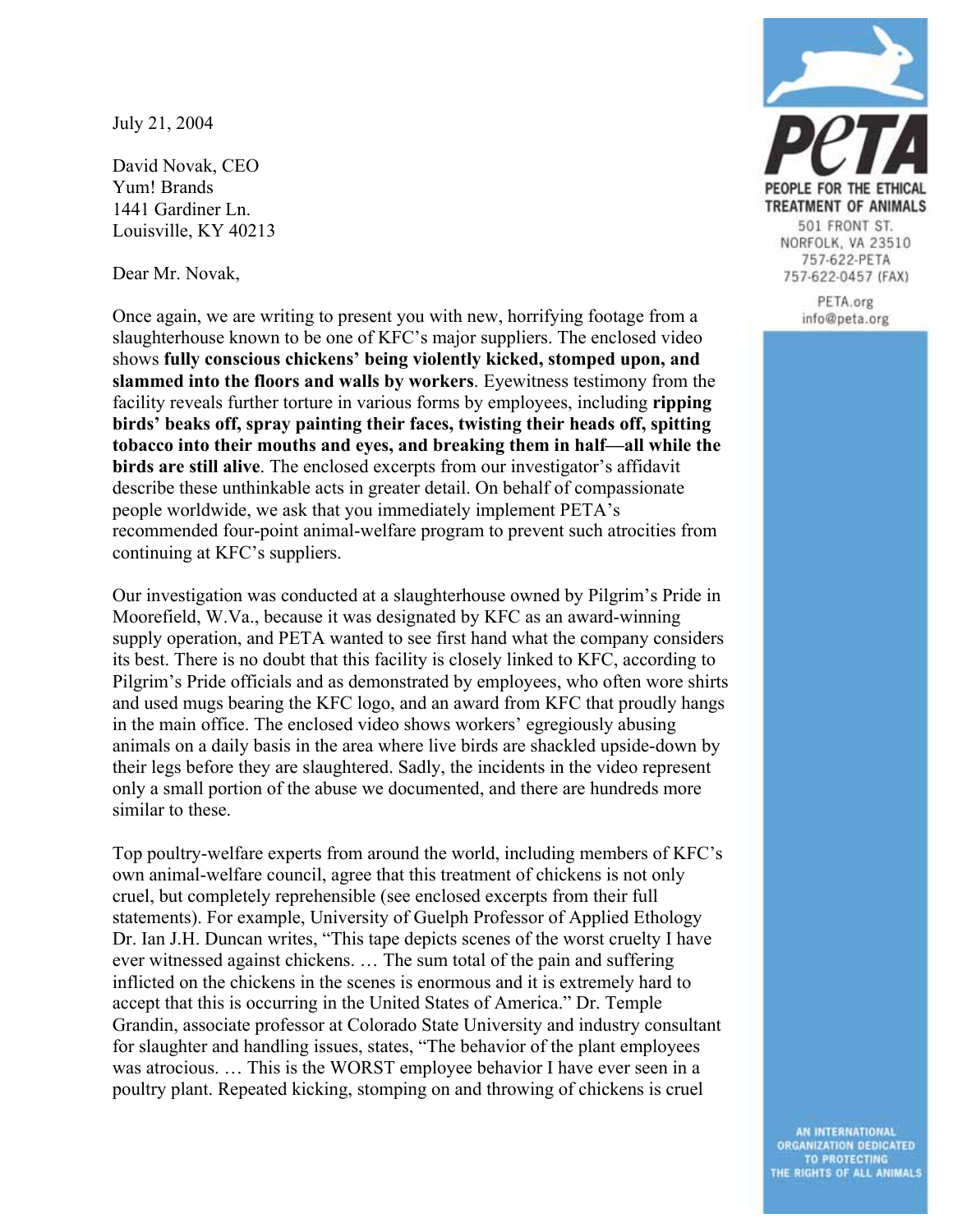animal abuse. Scientific research has clearly shown that chickens feel pain. Using chickens as footballs is horrible."

We also documented evidence proving that **these animals' intense suffering starts long before they reach the slaughterhouse**. On a daily basis, our investigator found severe ammonia burns on the feet of incoming chickens at the plant (see enclosed photos), and the problem was openly acknowledged in writing by company officials. Experts agree that this condition is caused by overcrowding and poor litter quality on the farm. In other words, the excrement from birds crammed so tightly together in poorly ventilated sheds results in high levels of ammonia, which burns painful lesions into their feet. University of Bristol veterinary scientist Dr. Mohan Raj writes that "[l]esions, as severe as they appear to be in [the] photograph, will cause extremely painful lameness and, owing to this, birds will be reluctant to move even to feed and drink." Avian Veterinarian Dr. Siperstein-Cook, graduate of the School of Veterinary Medicine at the University of California at Davis, writes that "the burns would be as painful as any burns would be, but in addition they are on the points on the feet that bear the most weight." Clearly, the birds killed for KFC's products are desperately in need of meaningful welfare standards on the farm, such as those included in our recommendations.

Obviously, there are criminal implications to these acts, and we have presented the case to the local prosecuting attorney to consider (see enclosed complaint). But aside from this, the case should serve as a disturbing wake-up call proving that the "comprehensive animal-welfare program" KFC claims to have in place is a **complete and utter farce**. In fact, any notion that animal welfare is given priority at KFC suppliers is completely shattered by the results of this investigation—which found that neither animal welfare nor humane treatment were mentioned even once in Pilgrim's Pride's 51-page employee handbook. Meaningful improvements can only be achieved by implementing the science-based animal-welfare guidelines recommended by Drs. Duncan and Grandin, as well as your former advisors Dr. Joy Mench and Ms. Adele Douglass.

The fact is that every single abuse on the enclosed video would have been prevented had KFC decided to phase in just one of our recommendations, controlled-atmosphere killing (CAK), when we first wrote to you about it two years ago. CAK not only ensures that birds are painlessly put to sleep *before* they reach the live-hang area where this cruelty was documented (thus making it impossible for workers to intentionally cause them pain and suffering), but also results in improved carcass quality and increased profits. We enclose, again, a report describing the many benefits KFC would experience if it would only think progressively enough to adopt CAK.

In the meantime, until CAK can be implemented, we ask that you require all KFC suppliers to immediately install video-surveillance cameras at key handling points in slaughterhouses, especially in the live-hang area, as was already promised in May 2003 by Ms. Bachelder. The cameras will serve as a deterrent to cruel and illegal acts, and their use is supported by Dr. Grandin, who has a plan for their placement in slaughterhouses. Various institutions, including law-enforcement agencies, have found the mere presence of cameras to have an inherent corrective effect on behavior. The gathered footage could also be used during independent audits to see exactly how chickens are being treated and help identify areas for improvement.